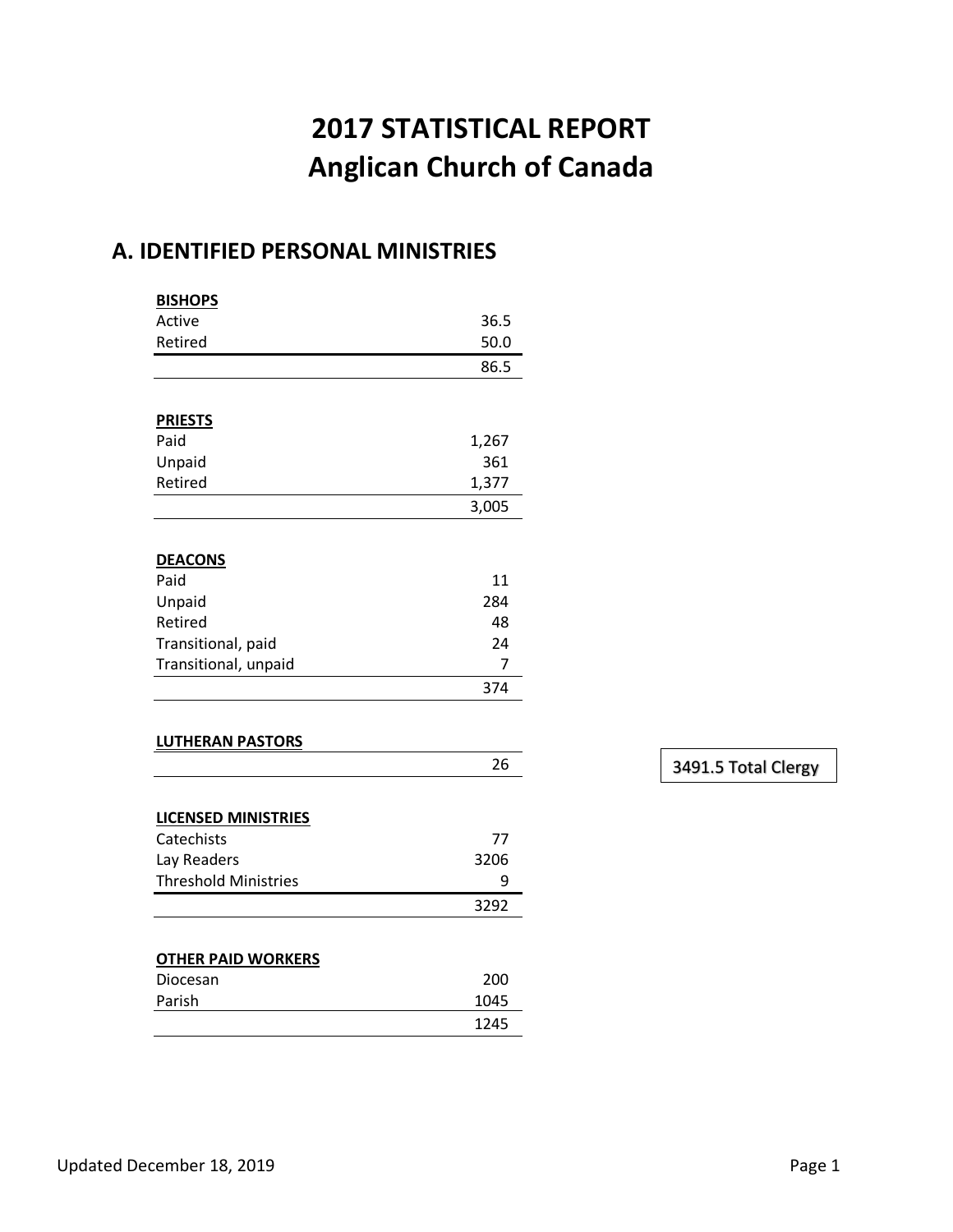### **B. PARISH AND DIOCEAN MINISTRIES**

| <b>Number of Parishes</b> | 1571 |
|---------------------------|------|
| Number of Congregations   | 2206 |
| Joint ministry with ELCIC | 18   |
| Joint ministry with other | -27  |
| denominations             |      |

### **C. PARISH STATISTICS AND RECORDS**

| <b>Total number of Parish Rolls</b> | 359,030 |
|-------------------------------------|---------|
| Average Sunday attendance           | 93,781  |
| Regular identifiable givers         | 131,422 |
| Easter attendance                   | 171,806 |
| Pentecost attendance                | 94,640  |
| Christmas attendance                | 219,862 |
| <b>Baptisms</b>                     | 5,411   |
| Confirmations                       | 1,997   |
| <b>Marriages</b>                    | 2,071   |
| <b>Funerals</b>                     | 9,074   |
|                                     |         |

### **D. ORDINATIONS**

| <b>Bishop</b> | 5   |
|---------------|-----|
| Priest        | 48  |
| Deacon        | 51  |
|               | 104 |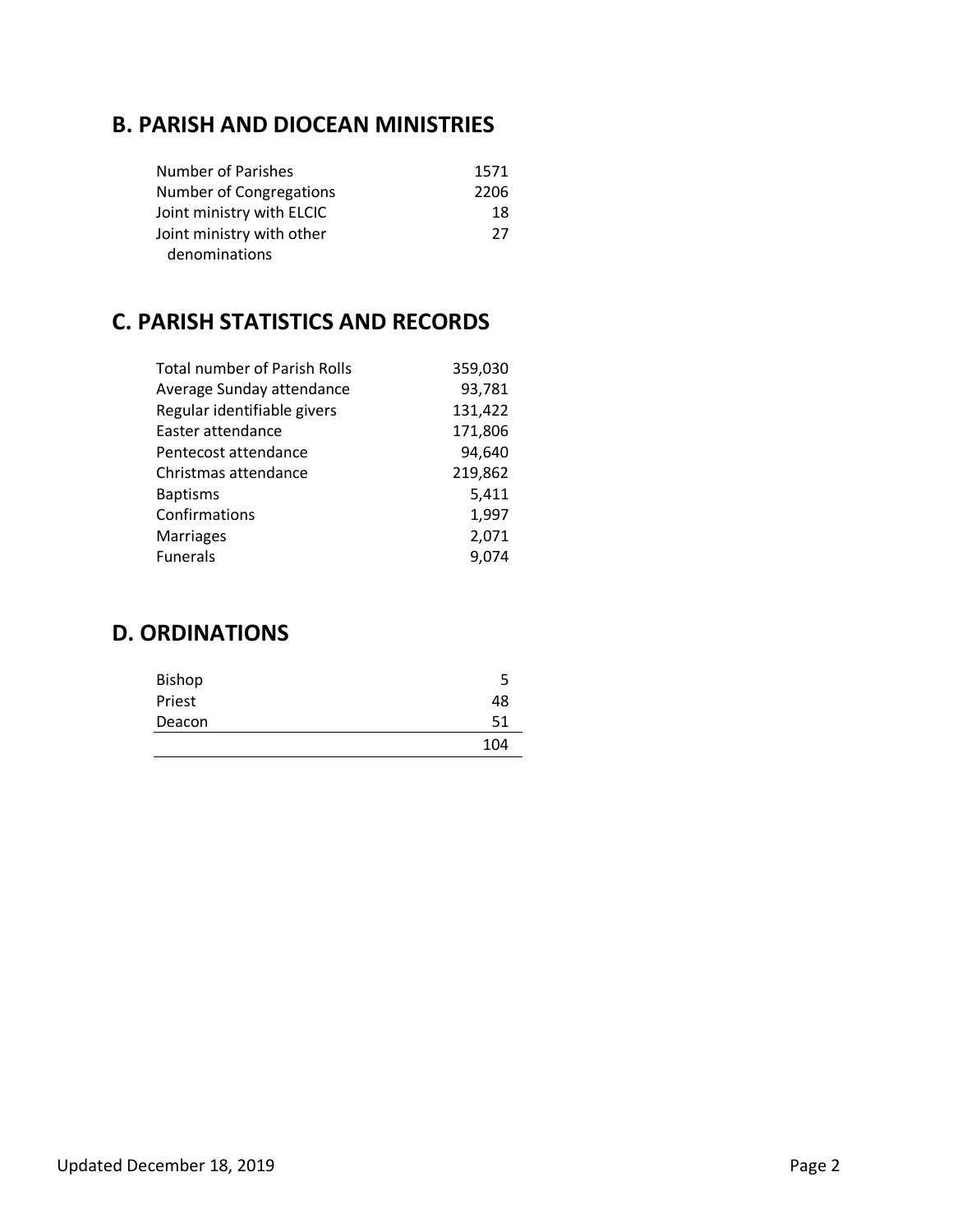## **CLERGY** *by* **DIOCESE**

| <b>DIOCESE BY</b>                           |                | <b>BISHOPS</b> |                         |             | <b>CLERGY</b>  |                |              | <b>LETHERAN</b> |
|---------------------------------------------|----------------|----------------|-------------------------|-------------|----------------|----------------|--------------|-----------------|
| <b>PROVINCE</b>                             | <b>ACTIVE</b>  | <b>RETIRED</b> | <b>TOTAL</b>            | <b>PAID</b> | <b>UNPAID</b>  | <b>RETIRED</b> | <b>TOTAL</b> | <b>PASTORS</b>  |
| <b>CANADA</b>                               |                |                |                         |             |                |                |              |                 |
| <b>Central Nfld.</b>                        | $\mathbf{1}$   | 3              | $\overline{\mathbf{4}}$ | 34          | $\pmb{0}$      | 31             | 65           | $\mathbf 0$     |
| <b>Eastern Nfld. and</b>                    | 1              | $\overline{2}$ | $\overline{\mathbf{3}}$ | 42          | $\overline{2}$ | 47             | 91           | $\pmb{0}$       |
| Labrador                                    |                |                |                         |             |                |                |              |                 |
| <b>Fredericton</b>                          | $\mathbf{1}$   | 3              | $\overline{\mathbf{4}}$ | 49          | $\overline{2}$ | 65             | 116          | $\mathbf 1$     |
| <b>Montreal</b>                             | $\mathbf{1}$   | $\mathbf 0$    | 1                       | 43          | $\mathbf 0$    | 0              | 43           | $\mathbf 0$     |
| <b>Nova Scotia and</b>                      | $\mathbf{1}$   | $\overline{2}$ | $\overline{\mathbf{3}}$ | 87          | 25             | 103            | 215          | $\mathbf{1}$    |
| <b>Prince Edward Island</b>                 |                |                |                         |             |                |                |              |                 |
| Quebec                                      | $\mathbf 1$    | $\mathbf{1}$   | $\mathbf{2}$            | 17          | 9              | $\mathbf{1}$   | 27           | $\mathbf{1}$    |
| Western Nfld.                               | $\mathbf{1}$   | $\overline{2}$ | $\overline{\mathbf{3}}$ | 23          | $\mathbf{1}$   | 9              | 33           | $\pmb{0}$       |
| <b>ONTARIO</b>                              |                |                |                         |             |                |                |              |                 |
| Algoma                                      | $\mathbf{1}$   | $\mathbf 0$    | $\mathbf{1}$            | 34          | $\mathbf 0$    | 36             | 70           | $\mathbf 0$     |
| Huron                                       | 1              | 5              | 6                       | 98          | 4              | 151            | 253          | 1               |
| <b>Moosonee</b>                             | $\mathbf{1}$   | $\overline{2}$ | 3                       | 11          | 11             | $\overline{2}$ | 24           | $\pmb{0}$       |
| <b>Niagara</b>                              | 1              | 3              | 4                       | 92          | 0              | 93             | 185          | $\mathbf{1}$    |
| <b>Ontario</b>                              | $\mathbf{1}$   | $\overline{2}$ | 3                       | 36          | $\overline{4}$ | 54             | 94           | $\pmb{0}$       |
| Ottawa                                      | 1              | $\pmb{0}$      | 1                       | 70          | $\mathbf 0$    | 73             | 143          | 0               |
| <b>Toronto</b>                              | 5              | $\overline{7}$ | 12                      | 221         | 139            | 239            | 599          | 5               |
| <b>RUPERT'S LAND</b>                        |                |                |                         |             |                |                |              |                 |
| <b>The Arctic</b>                           | $\overline{2}$ | $\mathbf 0$    | $\overline{2}$          | 17          | $\overline{4}$ | $\mathbf{1}$   | 22           | $\mathbf 0$     |
| <b>Athabasca</b>                            | $\mathbf{1}$   | 1              | $\overline{2}$          | 11          | 2              | $\overline{2}$ | 15           | $\mathbf 0$     |
| <b>Brandon</b>                              | $\mathbf{1}$   | $\mathbf{1}$   | $\mathbf{2}$            | 12          | $\overline{7}$ | 23             | 42           | $\overline{2}$  |
| Calgary                                     | 1              | $\overline{2}$ | 3                       | 65          | 10             | 10             | 85           | 0               |
| Edmonton                                    | $\mathbf{1}$   | $\mathbf{1}$   | $\overline{2}$          | 55          | $\overline{7}$ | 48             | 110          | $\overline{2}$  |
| Mishamikoweesh                              | 2              | 1              | 3                       | $\mathbf 0$ | 32             | 9              | 41           | 0               |
| Qu'Appelle                                  | $\mathbf{1}$   | $\overline{2}$ | 3                       | 16          | 12             | 25             | 53           | $\pmb{0}$       |
| <b>Rupert's Land</b>                        | 1              | 0              | 1                       | 38          | 22             | 56             | 116          | 3               |
| Saskatchewan                                | 1.5            | $\mathbf{1}$   | 2.5                     | 9           | 12             | 16             | 37           | $\pmb{0}$       |
| Saskatoon                                   | 1              | 2              | 3                       | 18          | 5              | 32             | 55           | $\overline{2}$  |
| <b>BRITISH COLUMBIA</b><br><b>AND YUKON</b> |                |                |                         |             |                |                |              |                 |
| <b>British Columbia</b>                     | $\mathbf{1}$   | $2^{\circ}$    | $\overline{\mathbf{3}}$ | 42          | $\overline{4}$ | 61             | 107          | $2^{\circ}$     |
| Caledonia                                   | $\mathbf{1}$   | 0              | $\mathbf{1}$            | 10          | 9              | 6              | 25           | 0               |
| Kootenay                                    | $\mathbf{1}$   | $\mathbf{1}$   | $\mathbf{2}$            | 21          | 11             | 32             | 64           | $2^{\circ}$     |
| <b>New Westminster</b>                      | $\mathbf{1}$   | $\overline{2}$ | $\overline{\mathbf{3}}$ | 83          | 18             | 127            | 228          | $\overline{2}$  |
| <b>Territory of the</b>                     | $1\,$          | $\mathbf{1}$   | $\overline{2}$          | 10          | $\overline{7}$ | 16             | 33           | $\mathbf 1$     |
| People                                      |                |                |                         |             |                |                |              |                 |
| Yukon                                       | $\mathbf{1}$   | $\mathbf{1}$   | $\overline{2}$          | 3           | $\overline{2}$ | 9              | 14           | 0               |
| <b>TOTAL</b>                                | 36.5           | 50             | 86.5                    | 1,267       | 361            | 1,377          | 3,005        | 26              |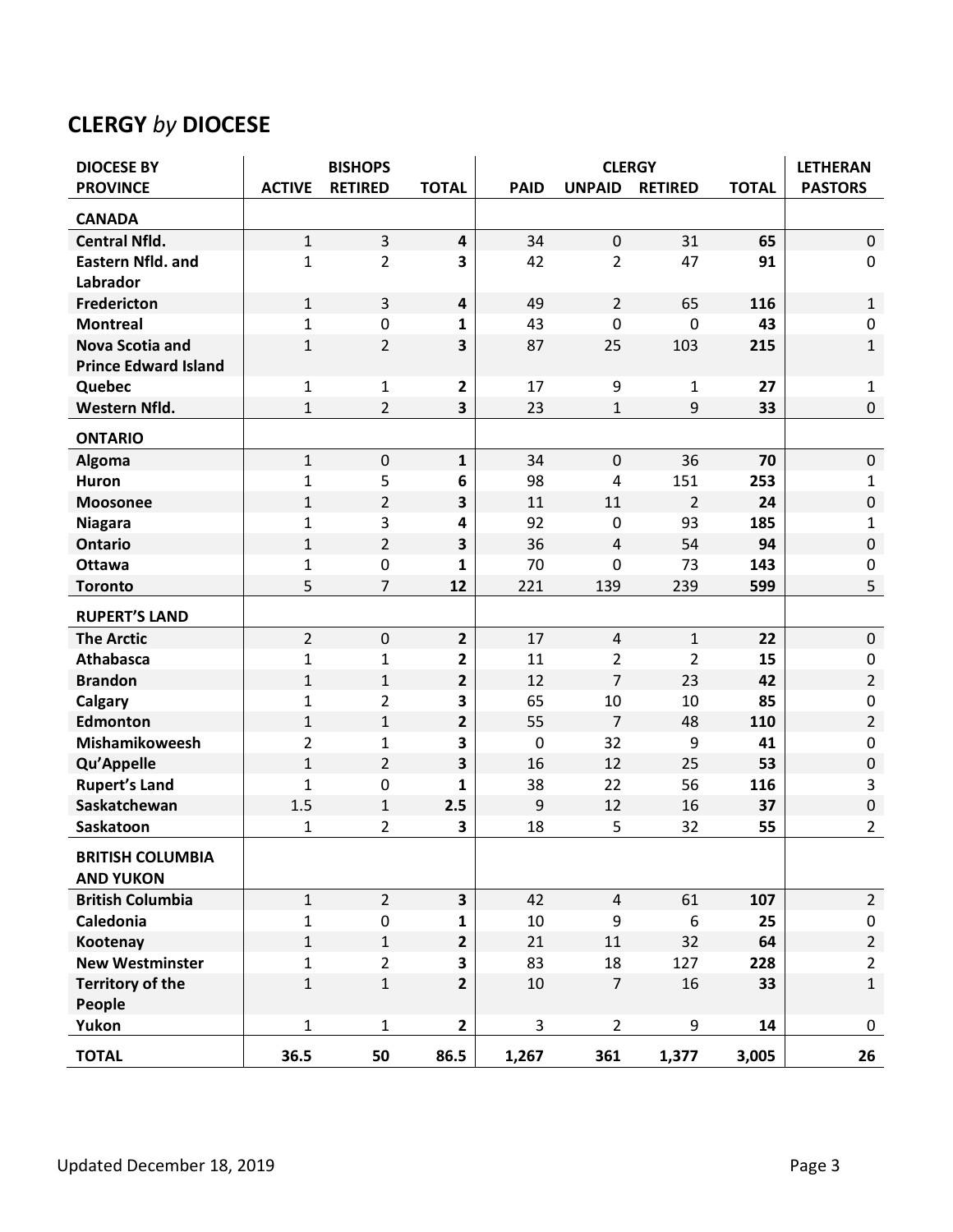## **CLERGY** *by* **DIOCESE** *continued*

| <b>DIOCESE BY</b>                           | <b>DEACONS</b> |                  |                | <b>TRANSITIONAL DEACONS</b> |                |                         |                         |
|---------------------------------------------|----------------|------------------|----------------|-----------------------------|----------------|-------------------------|-------------------------|
| <b>PROVINCE</b>                             | <b>PAID</b>    | <b>UNPAID</b>    | <b>RETIRED</b> | <b>TOTAL</b>                | <b>PAID</b>    | <b>UNPAID</b>           | <b>TOTAL</b>            |
| <b>CANADA</b>                               |                |                  |                |                             |                |                         |                         |
| <b>Central Nfld.</b>                        | $\mathbf{1}$   | $\overline{2}$   | $\mathbf 0$    | $\overline{\mathbf{3}}$     | $\overline{2}$ | $\mathbf 0$             | $\overline{2}$          |
| <b>Eastern Nfld. and</b>                    | 0              | 27               | $\mathbf{1}$   | 28                          | $\pmb{0}$      | $\mathbf{1}$            | $\mathbf{1}$            |
| Labrador                                    |                |                  |                |                             |                |                         |                         |
| Fredericton                                 | $\mathbf 0$    | 13               | $\mathbf{1}$   | 14                          | $\mathbf{1}$   | $\overline{2}$          | 3                       |
| <b>Montreal</b>                             | 0              | $\mathbf 0$      | 0              | 0                           | $\mathbf 0$    | $\mathbf 0$             | $\pmb{0}$               |
| <b>Nova Scotia and</b>                      | 1              | 10               | 5              | 16                          | $\pmb{0}$      | 0                       | $\mathbf 0$             |
| <b>Prince Edward Island</b>                 |                |                  |                |                             |                |                         |                         |
| Quebec                                      | $\mathbf 1$    | 3                | $\pmb{0}$      | 4                           | $\mathbf 1$    | 0                       | $\mathbf{1}$            |
| Western Nfld.                               | $\mathbf 0$    | 11               | $\mathbf 0$    | 11                          | 0              | 0                       | $\pmb{0}$               |
| <b>ONTARIO</b>                              |                |                  |                |                             |                |                         |                         |
| Algoma                                      | $\mathbf 0$    | $\mathbf 0$      | $\pmb{0}$      | $\mathbf 0$                 | $\overline{2}$ | $\mathbf 0$             | $\overline{2}$          |
| Huron                                       | $\pmb{0}$      | 31               | 5              | 36                          | 0              | 0                       | 0                       |
| <b>Moosonee</b>                             | 1              | 5                | $\mathbf{1}$   | $\overline{7}$              | $\mathbf 0$    | 1                       | 1                       |
| <b>Niagara</b>                              | 0              | 18               | $\mathbf 0$    | 18                          | $\mathbf{1}$   | 0                       | $\mathbf{1}$            |
| <b>Ontario</b>                              | $\mathbf 0$    | 8                | $\mathbf 1$    | 9                           | $\mathbf 0$    | $\mathbf 0$             | $\pmb{0}$               |
| <b>Ottawa</b>                               | $\pmb{0}$      | $\mathbf 0$      | $\mathbf 0$    | $\mathbf 0$                 | 0              | 0                       | $\pmb{0}$               |
| <b>Toronto</b>                              | $\mathbf 0$    | 45               | 9              | 54                          | $\overline{7}$ | 0                       | $\overline{\mathbf{z}}$ |
| <b>RUPERT'S LAND</b>                        |                |                  |                |                             |                |                         |                         |
| <b>The Arctic</b>                           | $\mathbf{1}$   | $\boldsymbol{9}$ | $\mathbf 0$    | 10                          | $\pmb{0}$      | $\mathbf 0$             | $\pmb{0}$               |
| <b>Athabasca</b>                            | $\pmb{0}$      | $\overline{2}$   | $\mathbf{1}$   | 3                           | 0              | 0                       | $\mathbf 0$             |
| <b>Brandon</b>                              | $\mathbf 0$    | 6                | $\mathbf 0$    | 6                           | $\pmb{0}$      | $\mathbf 0$             | $\pmb{0}$               |
| Calgary                                     | 0              | $\mathbf 0$      | $\mathbf 0$    | $\mathbf 0$                 | 0              | 0                       | $\pmb{0}$               |
| <b>Edmonton</b>                             | 3              | 10               | $1\,$          | 14                          | 5              | 0                       | 5                       |
| Mishamikoweesh                              | 0              | 11               | $\mathbf 0$    | 11                          | 0              | 0                       | $\pmb{0}$               |
| Qu'Appelle                                  | $\mathbf 0$    | 8                | $\mathbf{1}$   | 9                           | $\mathbf 0$    | 1                       | $\mathbf{1}$            |
| <b>Rupert's Land</b>                        | $\pmb{0}$      | 15               | 0              | 15                          | $\pmb{0}$      | 0                       | $\pmb{0}$               |
| Saskatchewan                                | $\mathbf 0$    | $\mathbf 0$      | $\mathbf 0$    | $\mathbf 0$                 | $\mathbf 0$    | 0                       | $\pmb{0}$               |
| Saskatoon                                   | 0              | $\mathbf 0$      | 0              | 0                           | 0              | 1                       | 1                       |
| <b>BRITISH COLUMBIA</b><br><b>AND YUKON</b> |                |                  |                |                             |                |                         |                         |
| <b>British Columbia</b>                     | 3              | 4                | 5              | 12                          | $\mathbf{1}$   | $\mathbf{1}$            | $\overline{2}$          |
| Caledonia                                   | 0              | $\pmb{0}$        | $\overline{2}$ | $\mathbf{2}$                | 0              | 0                       | 0                       |
| Kootenay                                    | 0              | 6                | $\overline{2}$ | 8                           | 0              | 0                       | 0                       |
| <b>New Westminster</b>                      | 0              | 31               | 12             | 43                          | 4              | 0                       | $\overline{\mathbf{4}}$ |
| <b>Territory of the</b>                     | 0              | 3                | $\mathbf{1}$   | 4                           | 0              | 0                       | $\pmb{0}$               |
| People                                      |                |                  |                |                             |                |                         |                         |
| Yukon                                       | 0              | 6                | 0              | 6                           | 0              | 0                       | $\mathbf 0$             |
| <b>TOTAL</b>                                | 11             | 284              | 48             | 343                         | 24             | $\overline{\mathbf{z}}$ | 31                      |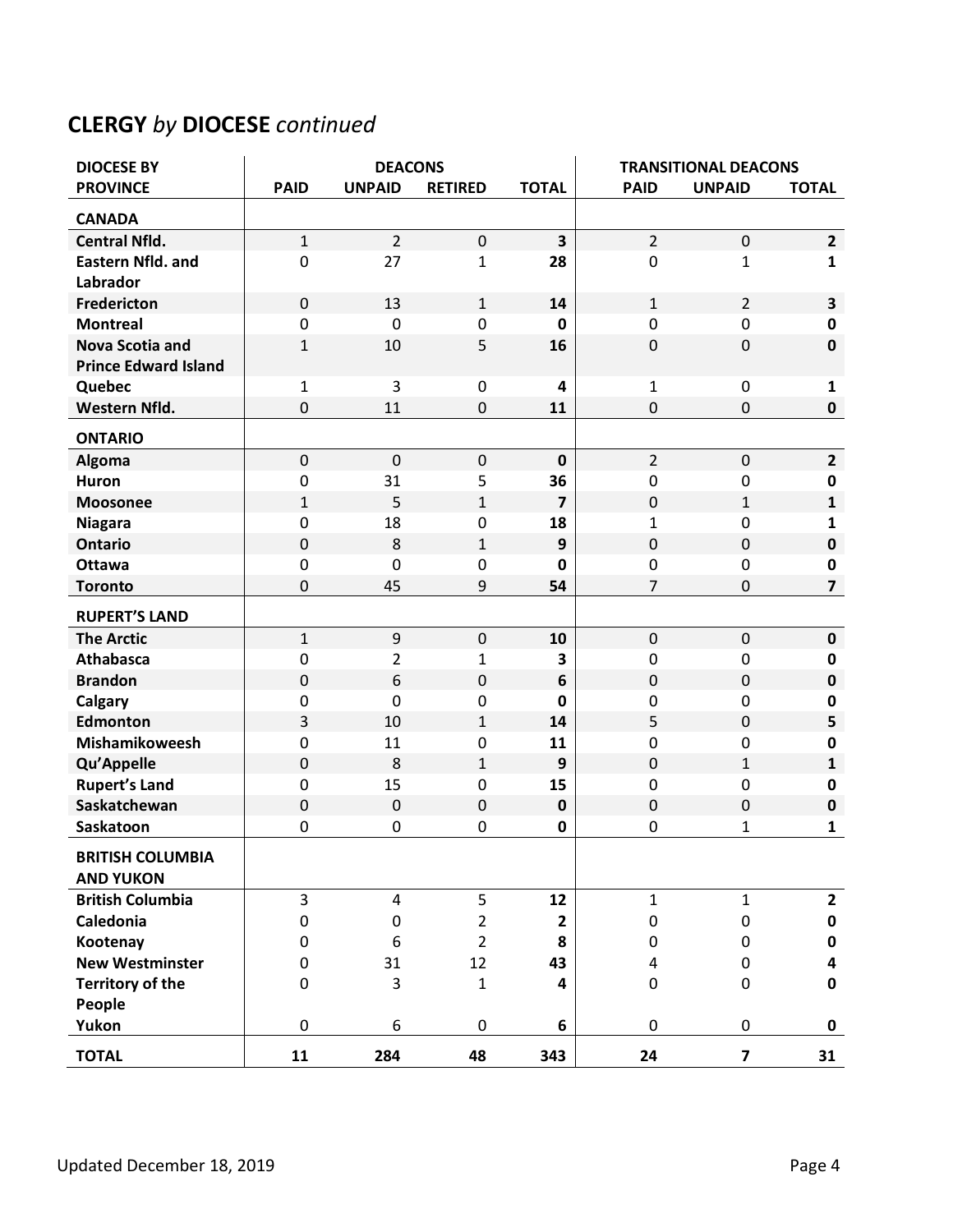## **LICENSED MINISTRIES** *and* **OTHER PAID WORKERS**

| <b>DIOCESE BY</b>                           |                  |                | <b>LICENSED MINITRIES</b> |                | <b>OTHER PAID WORKERS</b> |                |                         |
|---------------------------------------------|------------------|----------------|---------------------------|----------------|---------------------------|----------------|-------------------------|
| <b>PROVINCE</b>                             | CATE-            | LAY            | <b>THRESHOLD</b>          | <b>TOTAL</b>   | <b>DIOCEAN</b>            | <b>PARISH</b>  | <b>TOTAL</b>            |
|                                             | <b>CHISTS</b>    | <b>READERS</b> | <b>MINISTRIES</b>         |                |                           |                |                         |
| <b>CANADA</b>                               |                  |                |                           |                |                           |                |                         |
| <b>Central Nfld.</b>                        | $\mathbf 0$      | 500            | $\mathbf 0$               | 500            | 3                         | $\mathbf 1$    | $\overline{\mathbf{4}}$ |
| <b>Eastern Nfld. and</b>                    | 0                | 133            | $\mathbf 0$               | 133            | $\overline{7}$            | 12             | 19                      |
| Labrador                                    |                  |                |                           |                |                           |                |                         |
| <b>Fredericton</b>                          | $\mathbf 0$      | 344            | $\overline{7}$            | 351            | 8                         | $\mathbf 0$    | 8                       |
| <b>Montreal</b>                             | $\mathbf 0$      | 0              | $\mathbf 0$               | 0              | 11                        | 60             | 71                      |
| <b>Nova Scotia and</b>                      | $\mathbf 0$      | 409            | $\mathbf 0$               | 409            | 8                         | 61             | 69                      |
| <b>Prince Edward Island</b>                 |                  |                |                           |                |                           |                |                         |
| Quebec                                      | $\boldsymbol{0}$ | 0              | 0                         | 0              | 5                         | $\overline{2}$ | 7                       |
| Western Nfld.                               | $\mathbf 0$      | 152            | 0                         | 152            | $\mathbf{1}$              | $\mathbf 0$    | $\mathbf{1}$            |
| <b>ONTARIO</b>                              |                  |                |                           |                |                           |                |                         |
| <b>Algoma</b>                               | 75               | 261            | $\mathbf 0$               | 336            | $\overline{7}$            | 52             | 59                      |
| <b>Huron</b>                                | $\mathbf 0$      | 113            | $\mathbf 0$               | 113            | 14                        | 521            | 535                     |
| <b>Moosonee</b>                             | $\mathbf 0$      | 62             | $\mathbf{1}$              | 63             | $\mathbf 0$               | 0              | $\mathbf 0$             |
| <b>Niagara</b>                              | $\mathbf 0$      | 0              | $\mathbf 0$               | $\mathbf 0$    | 0                         | 0              | 0                       |
| <b>Ontario</b>                              | $\boldsymbol{0}$ | 164            | $\mathbf 0$               | 164            | 12                        | $\mathbf 0$    | 12                      |
| <b>Ottawa</b>                               | $\mathbf 0$      | 0              | $\mathbf 0$               | $\mathbf 0$    | 14                        | 88             | 102                     |
| <b>Toronto</b>                              | $\mathbf 0$      | 0              | $\mathbf 0$               | $\mathbf 0$    | 40                        | $\mathbf 0$    | 40                      |
| <b>RUPERT'S LAND</b>                        |                  |                |                           |                |                           |                |                         |
| <b>The Arctic</b>                           | $\mathbf 0$      | 207            | $\mathbf{1}$              | 208            | 5                         | $\mathbf 1$    | 6                       |
| <b>Athabasca</b>                            | $\boldsymbol{0}$ | 46             | $\mathbf 0$               | 46             | $\overline{2}$            | 4              | 6                       |
| <b>Brandon</b>                              | $\mathbf 0$      | 109            | $\overline{0}$            | 109            | $\overline{2}$            | $\overline{2}$ | $\overline{\mathbf{4}}$ |
| Calgary                                     | $\boldsymbol{0}$ | 20             | $\mathbf 0$               | 20             | 0                         | $\mathbf 0$    | 0                       |
| Edmonton                                    | $\boldsymbol{0}$ | 121            | $\mathbf 0$               | 121            | $\overline{7}$            | 26             | 33                      |
| Mishamikoweesh                              | $\mathbf 0$      | 80             | 0                         | 80             | 3                         | $\overline{4}$ | $\overline{\mathbf{z}}$ |
| Qu'Appelle                                  | $\pmb{0}$        | 4              | $\overline{0}$            | $\overline{4}$ | 6                         | 28             | 34                      |
| <b>Rupert's Land</b>                        | $\boldsymbol{0}$ | 187            | $\mathbf 0$               | 187            | 8                         | 64             | 72                      |
| Saskatchewan                                | $\overline{2}$   | 111            | $\mathbf 0$               | 113            | $\overline{2}$            | 9              | 11                      |
| Saskatoon                                   | 0                | 11             | 0                         | 11             | $\mathbf 1$               | 2              | 3                       |
| <b>BRITISH COLUMBIA</b><br><b>AND YUKON</b> |                  |                |                           |                |                           |                |                         |
| <b>British Columbia</b>                     | $\mathbf{0}$     | $\mathbf 0$    | $\mathbf{0}$              | $\mathbf 0$    | 15                        | 72             | 87                      |
| Caledonia                                   | $\mathbf 0$      | 30             | $\mathbf 0$               | 30             | $\mathbf{1}$              | $\mathbf 0$    | $\mathbf{1}$            |
| Kootenay                                    | $\mathbf 0$      | 70             | $\mathbf 0$               | 70             | $\overline{2}$            | 26             | 28                      |
| <b>New Westminster</b>                      | $\pmb{0}$        | $\mathbf 0$    | $\mathbf 0$               | $\mathbf 0$    | 13                        | $\mathbf 0$    | 13                      |
| <b>Territory of the</b><br>People           | $\pmb{0}$        | 48             | $\mathbf 0$               | 48             | $\overline{2}$            | 10             | 12                      |
| Yukon                                       | 0                | 24             | 0                         | 24             | $\mathbf{1}$              | 0              | 1                       |
| <b>TOTAL</b>                                | 77               | 3,206          | 9                         | 3,292          | 200                       | 1,045          | 1,245                   |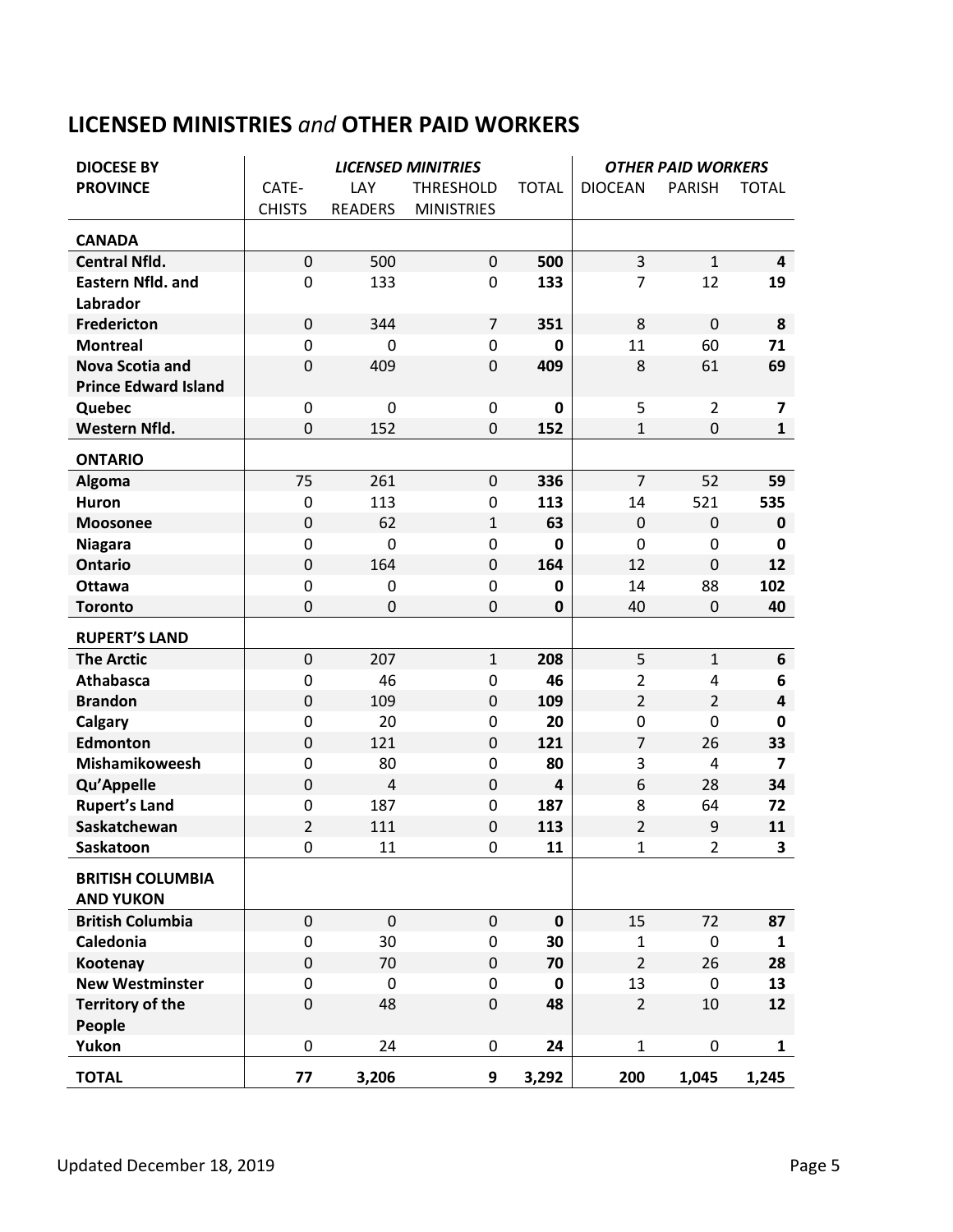## **PARISH** *and* **DIOCESAN MINISTRIES**

| <b>DIOCESE BY</b><br><b>PROVINCE</b> | <b>PARISHES</b> | <b>CONGREGATIONS</b> | <b>JOINT</b><br><b>ELCIC</b> | <b>JOINT</b><br><b>OTHER</b> |
|--------------------------------------|-----------------|----------------------|------------------------------|------------------------------|
| <b>CANADA</b>                        |                 |                      |                              |                              |
| <b>Central Nfld.</b>                 | 32              | 104                  | $\mathbf 0$                  | 0                            |
| <b>Eastern Nfld. and</b>             | 37              | 75                   | $\mathbf 0$                  | $\mathbf{1}$                 |
| Labrador                             |                 |                      |                              |                              |
| Fredericton                          | 73              | 129                  | $\pmb{0}$                    | 0                            |
| <b>Montreal</b>                      | 81              | 87                   | $\mathbf 0$                  | 0                            |
| <b>Nova Scotia and</b>               | 94              | 234                  | $\mathbf 0$                  | 0                            |
| <b>Prince Edward Island</b>          |                 |                      |                              |                              |
| Quebec                               | 73              | 73                   | $\pmb{0}$                    | $\mathbf{1}$                 |
| Western Nfld.                        | 30              | 77                   | 0                            | 0                            |
| <b>ONTARIO</b>                       |                 |                      |                              |                              |
| Algoma                               | 51              | 82                   | $\mathbf{1}$                 | 0                            |
| Huron                                | 121             | 164                  | 1                            | 0                            |
| <b>Moosonee</b>                      | 22              | 22                   | 0                            | $\overline{2}$               |
| <b>Niagara</b>                       | 84              | 85                   | $\mathbf{1}$                 | 0                            |
| <b>Ontario</b>                       | 45              | 66                   | $\mathbf 0$                  | 0                            |
| <b>Ottawa</b>                        | 68              | 80                   | 0                            | 0                            |
| <b>Toronto</b>                       | 183             | 207                  | 3                            | 0                            |
| <b>RUPERT'S LAND</b>                 |                 |                      |                              |                              |
| <b>The Arctic</b>                    | 46              | 51                   | $\pmb{0}$                    | 0                            |
| <b>Athabasca</b>                     | 17              | 24                   | 1                            | $\overline{2}$               |
| <b>Brandon</b>                       | 26              | 50                   | $\mathbf{1}$                 | $\mathbf{1}$                 |
| Calgary                              | 71              | 73                   | $\mathbf 0$                  | 0                            |
| <b>Edmonton</b>                      | 53              | 53                   | $\mathbf 0$                  | 0                            |
| Mishamikoweesh                       | 28              | 28                   | 0                            | 0                            |
| Qu'Appelle                           | 35              | 62                   | $\overline{2}$               | 0                            |
| <b>Rupert's Land</b>                 | 73              | 73                   | $\overline{2}$               | 3                            |
| Saskatchewan                         | 22              | 43                   | 3                            | $\mathbf{1}$                 |
| Saskatoon                            | 18              | 32                   | $\overline{2}$               | 0                            |
| <b>BRITISH COLUMBIA</b>              |                 |                      |                              |                              |
| <b>AND YUKON</b>                     |                 |                      | $\mathbf{1}$                 |                              |
| <b>British Columbia</b><br>Caledonia | 45<br>19        | 45<br>23             | $\pmb{0}$                    | $\mathsf{3}$<br>3            |
| Kootenay                             | 27              | 43                   | 0                            | 6                            |
| <b>New Westminster</b>               | 67              | 70                   | 0                            | 0                            |
| <b>Territory of the</b>              | 17              | 34                   | $\pmb{0}$                    | $\overline{4}$               |
| People                               |                 |                      |                              |                              |
| Yukon                                | 13              | 17                   | 0                            | 0                            |
| <b>TOTAL</b>                         | 1,571           | 2,206                | 18                           | 27                           |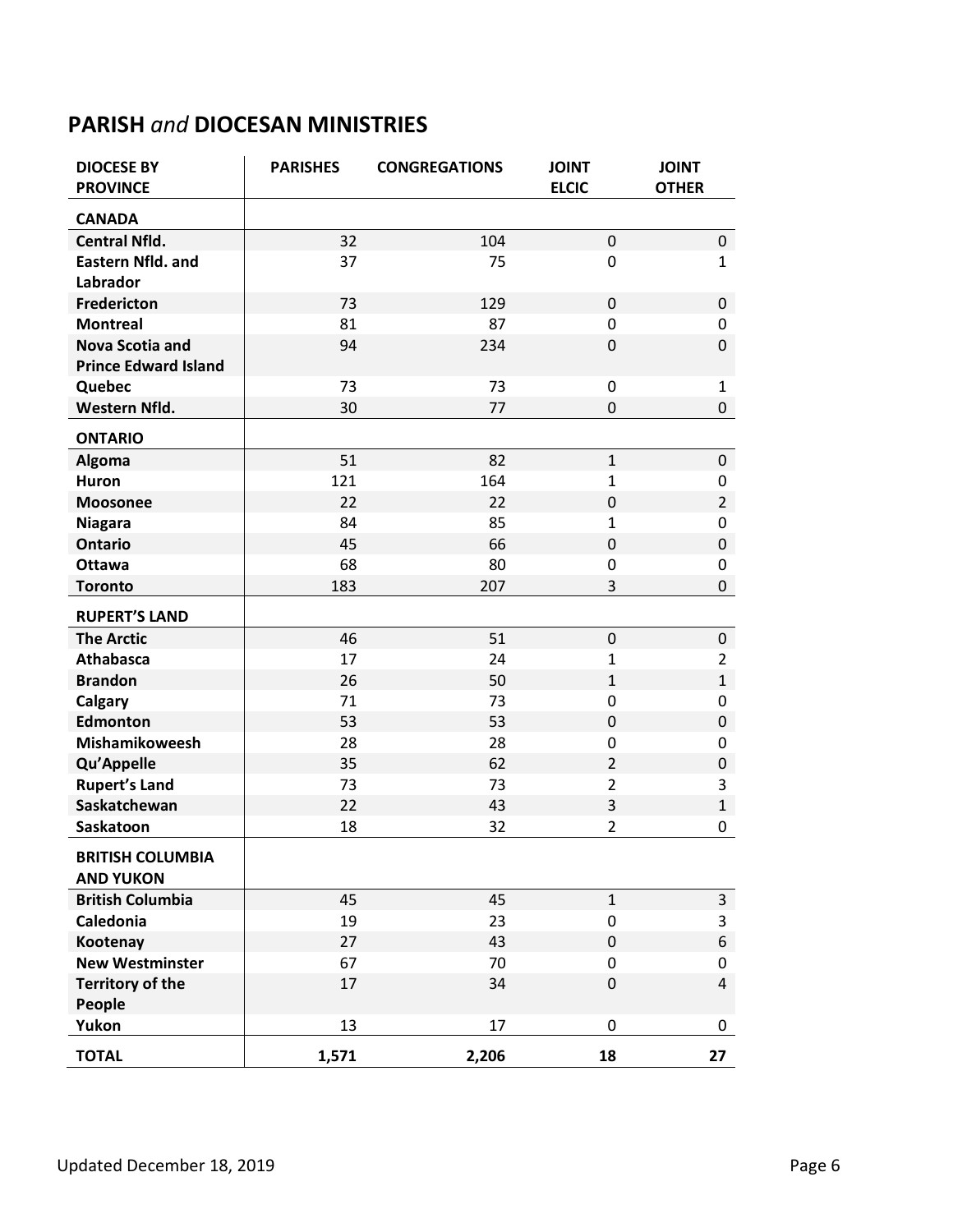## **PARISH STATISTICS** *and* **RECORDS**

| <b>DIOCESE BY</b>           | TOTAL NO.     | AVG.    | <b>REGULAR</b> | <b>EASTER</b> | <b>PENTECOST</b> | <b>CHRISTMAS</b> |
|-----------------------------|---------------|---------|----------------|---------------|------------------|------------------|
| <b>PROVINCE</b>             | <b>PARISH</b> | SUNDAY  | <b>IDENTI-</b> | ATTEND.       | ATTEND.          | ATTEND.          |
|                             | <b>ROLLS</b>  | ATTEND. | <b>FIABLE</b>  |               |                  |                  |
|                             |               |         | <b>GIVERS</b>  |               |                  |                  |
| <b>CANADA</b>               |               |         |                |               |                  |                  |
| <b>Central Nfld.</b>        | 9,366         | 2,122   | 5,727          | 3,674         | 2,575            | 6,224            |
| <b>Eastern Nfld. and</b>    | 23,946        | 3,811   | 7,052          | 5,909         | 3,296            | 13,432           |
| Labrador                    |               |         |                |               |                  |                  |
| Fredericton                 | 15,239        | 4,346   | 5,768          | 7,747         | 4,524            | 10,962           |
| <b>Montreal</b>             | 8,379         | 2,930   | 4,510          | 6,038         | 2,955            | 6,213            |
| <b>Nova Scotia and</b>      | 25,037        | 5,503   | 8,842          | 9,253         | 5,183            | 16,064           |
| <b>Prince Edward Island</b> |               |         |                |               |                  |                  |
| Quebec                      | 3,032         | 784     | 1,133          | 1,806         | 782              | 2,121            |
| Western Nfld.               | 17,888        | 2,426   | 7,408          | 3,439         | 2,036            | 6,403            |
| <b>ONTARIO</b>              |               |         |                |               |                  |                  |
| Algoma                      | 9,771         | 2,349   | 4,920          | 5,058         | 2,475            | 5,355            |
| <b>Huron</b>                | 26,670        | 8,436   | 13,298         | 16,184        | 8,443            | 19,294           |
| <b>Moosonee</b>             | 13,223        | 485     | 544            | 485           | 485              | 485              |
| <b>Niagara</b>              | 21,095        | 6,301   | 9,323          | 10,510        | 8,987            | 14,490           |
| <b>Ontario</b>              | 8,546         | 2,802   | 4,974          | 4,217         | 2,345            | 5,472            |
| <b>Ottawa</b>               | 18,500        | 5,780   | 7,530          | 5,780         | 5,780            | 5,780            |
| <b>Toronto</b>              | 49,237        | 18,448  | 22,742         | 41,127        | 18,137           | 41,913           |
| <b>RUPERT'S LAND</b>        |               |         |                |               |                  |                  |
| <b>The Arctic</b>           | 24,708        | 3,997   | 199            | 4,846         | 2,350            | 5,592            |
| <b>Athabasca</b>            | 1,584         | 555     | 542            | 814           | 482              | 1,417            |
| <b>Brandon</b>              | 3,447         | 625     | 877            | 882           | 756              | 1,140            |
| Calgary                     | 9,408         | 3,184   | 4,376          | 5,454         | 3,152            | 7,594            |
| Edmonton                    | 7,155         | 2,624   | 3,157          | 5,043         | 2,703            | 6,014            |
| Mishamikoweesh              | 14,000        | 850     | 100            | 1,510         | 800              | 2,500            |
| Qu'Appelle                  | 3,497         | 1,244   | 1,449          | 1,988         | 1,138            | 2,155            |
| <b>Rupert's Land</b>        | 6,604         | 2,037   | 2,832          | 7,137         | 2,602            | 6,231            |
| Saskatchewan                | 10,319        | 736     | 602            | 1,408         | 624              | 1,927            |
| Saskatoon                   | 1,998         | 686     | 747            | 1,239         | 724              | 1,633            |
| <b>BRITISH COLUMBIA</b>     |               |         |                |               |                  |                  |
| <b>AND YUKON</b>            |               |         |                |               |                  |                  |
| <b>British Columbia</b>     | 6,953         | 3,578   | 4,080          | 6,781         | 3,769            | 8,633            |
| Caledonia                   | 1,001         | 287     | 311            | 627           | 251              | 535              |
| <b>Kootenay</b>             | 3,839         | 1,454   | 2,025          | 2,451         | 1,510            | 3,272            |
| <b>New Westminster</b>      | 11,960        | 4,704   | 5,691          | 9,137         | 5,009            | 15,274           |
| <b>Territory of the</b>     | 1,499         | 506     | 491            | 857           | 567              | 1,079            |
| People                      |               |         |                |               |                  |                  |
| Yukon                       | 1,129         | 191     | 172            | 387           | 200              | 658              |
| <b>TOTAL</b>                | 359,030       | 93,781  | 131,422        | 171,806       | 94,640           | 219,862          |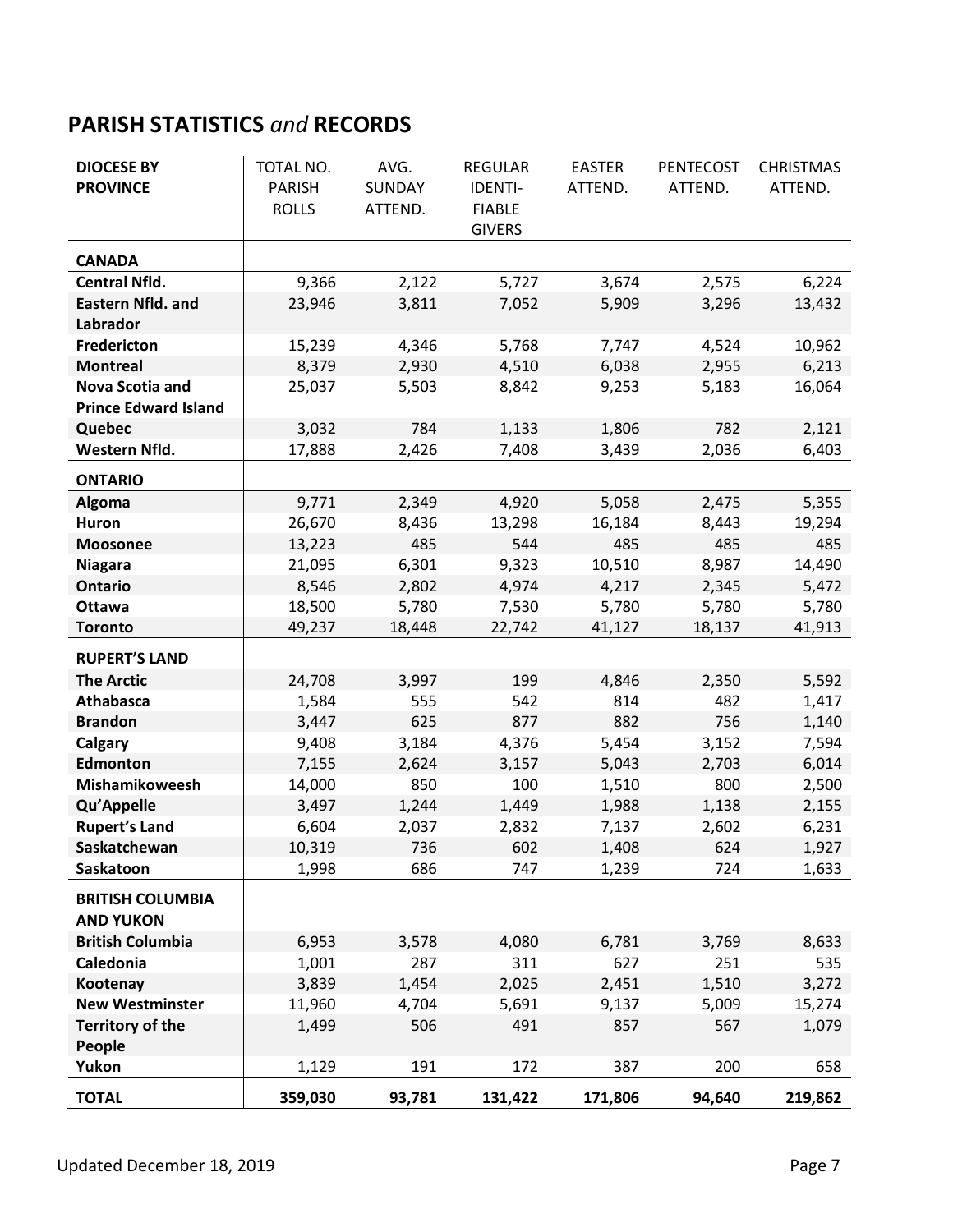## **PARISH STATISTICS** *and* **RECORDS** *continued*

| <b>DIOCESE BY</b><br><b>PROVINCE</b> | <b>BAPTISMS</b> | <b>CONFIRMATIONS</b> | <b>MARRIAGES</b> | <b>FUNERALS</b> |
|--------------------------------------|-----------------|----------------------|------------------|-----------------|
| <b>CANADA</b>                        |                 |                      |                  |                 |
| <b>Central Nfld.</b>                 | 181             | 131                  | 101              | 273             |
| <b>Eastern Nfld. and</b>             | 392             | 148                  | 125              | 410             |
| Labrador                             |                 |                      |                  |                 |
| <b>Fredericton</b>                   | 132             | 120                  | 84               | 475             |
| <b>Montreal</b>                      | 165             | 57                   | 100              | 265             |
| <b>Nova Scotia and</b>               | 286             | 63                   | 97               | 743             |
| <b>Prince Edward Island</b>          |                 |                      |                  |                 |
| Quebec                               | 26              | 10                   | 11               | 77              |
| Western Nfld.                        | 256             | 155                  | 79               | 391             |
| <b>ONTARIO</b>                       |                 |                      |                  |                 |
| <b>Algoma</b>                        | 112             | 49                   | 62               | 237             |
| <b>Huron</b>                         | 326             | 48                   | 221              | 883             |
| Moosonee                             | 256             | 143                  | 47               | 141             |
| <b>Niagara</b>                       | 339             | 73                   | 203              | 886             |
| <b>Ontario</b>                       | 105             | 28                   | 55               | 365             |
| <b>Ottawa</b>                        | 250             | 79                   | 101              | 514             |
| <b>Toronto</b>                       | 780             | 256                  | 284              | 1,223           |
| <b>RUPERT'S LAND</b>                 |                 |                      |                  |                 |
| <b>The Arctic</b>                    | 296             | 174                  | 27               | 149             |
| <b>Athabasca</b>                     | 35              | 3                    | 3                | 56              |
| <b>Brandon</b>                       | 75              | 16                   | 9                | 60              |
| Calgary                              | 84              | 57                   | 49               | 165             |
| <b>Edmonton</b>                      | 145             | 26                   | 49               | 177             |
| Mishamikoweesh                       | 250             | 100                  | 40               | 70              |
| Qu'Appelle                           | 73              | 11                   | 30               | 149             |
| <b>Rupert's Land</b>                 | 126             | 27                   | 52               | 170             |
| Saskatchewan                         | 333             | 108                  | 39               | 210             |
| Saskatoon                            | 33              | 0                    | 10               | 79              |
| BRITISH COLUMBIA                     |                 |                      |                  |                 |
| <b>AND YUKON</b>                     |                 |                      |                  |                 |
| <b>British Columbia</b>              | 77              | 30                   | 45               | 308             |
| <b>Caledonia</b>                     | 20              | 0                    | 12               | 32              |
| Kootenay                             | 46              | 4                    | 34               | 130             |
| <b>New Westminster</b>               | 167             | 79                   | 80               | 337             |
| <b>Territory of the</b>              | 33              | 0                    | 21               | 65              |
| People                               |                 |                      |                  |                 |
| Yukon                                | 12              | $\overline{2}$       | $\mathbf{1}$     | 34              |
| <b>TOTAL</b>                         | 5,411           | 1,997                | 2,071            | 9,074           |